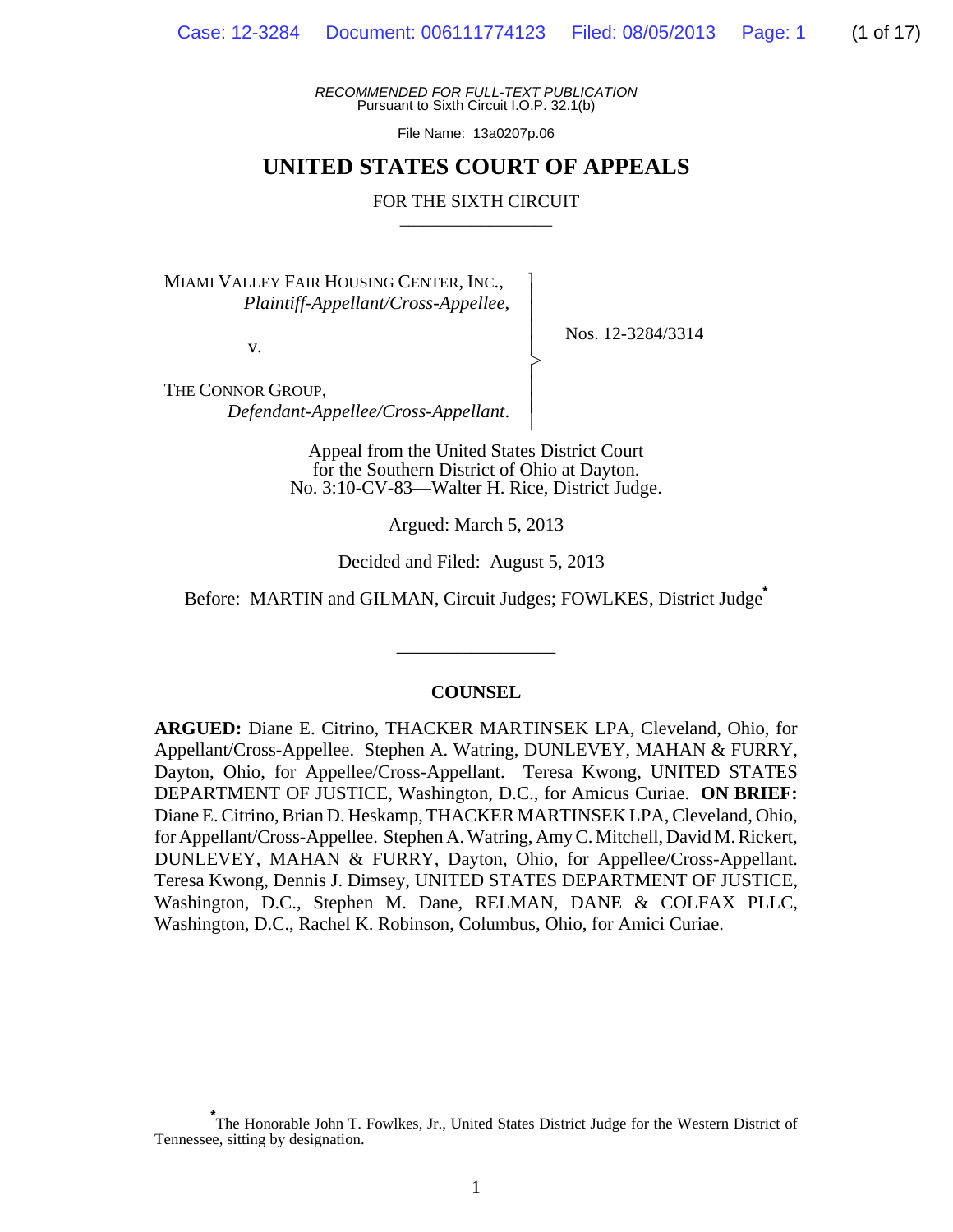# **OPINION \_\_\_\_\_\_\_\_\_\_\_\_\_\_\_\_\_**

**\_\_\_\_\_\_\_\_\_\_\_\_\_\_\_\_\_**

BOYCE F. MARTIN, JR. This case is about the application of the Fair Housing Act's section 3604(c) and Ohio Revised Code section 4112.02(H)(7) to a Craigslist advertisement for a one-bedroom apartment. The Connor Group placed an ad on Craigslist for an apartment in Dayton, Ohio, advertising a "great bachelor pad for any single man looking to hook up." The Miami Valley Fair Housing Center brought suit against the Connor Group for violating the Fair Housing Act and Ohio's housing statute. The case went to trial and a jury found that the ad did not violate either statute. Miami Valley now appeals the district court's denial of their Rule 50 motion for a directed verdict and their Rule 59 motion for a new trial. The Connor Group cross-appeals the district court's decision denying its motion for an award of attorney's fees. We **AFFIRM** the district court's denial of Miami Valley's Rule 50 motion and the Connor Group's motion for attorney's fees, but **REVERSE** the district court's denial of Miami Valley's Rule 59 motion for a new trial.

I.

Miami Valley is a fair-housing organization "whose mission is to promote fair housing and eliminate housing discrimination in Montgomery County and surrounding counties in Ohio." The Connor Group owns and manages around 15,000 rental units throughout the United States, including around 1,900 in the Dayton, Ohio area. In May 2009, Rachel Underwood, a listing agent with the Connor Group, posted the following ad on Craigslist: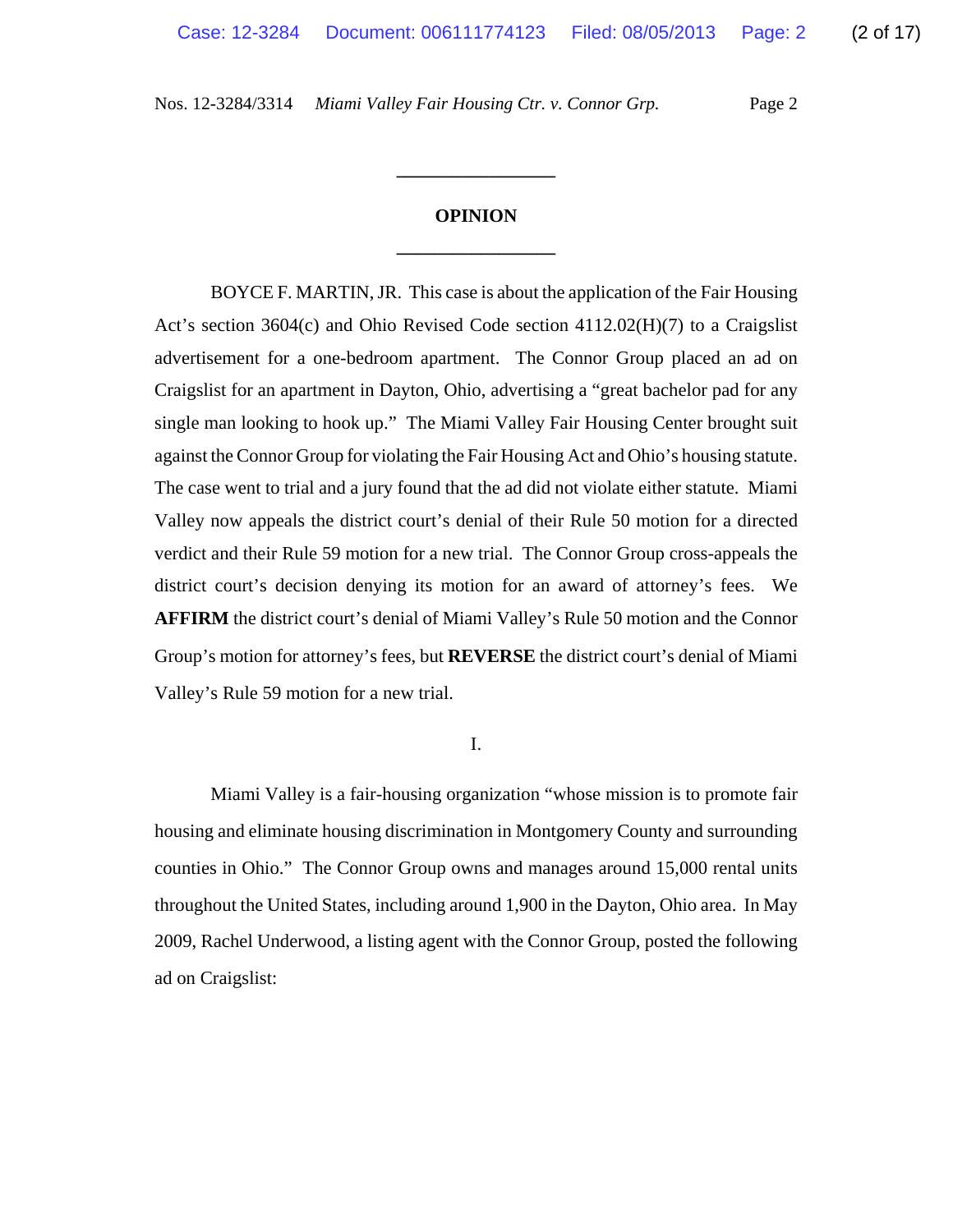### **599/1br – Great Bachelor Pad! (Centerville)**

\* \* \*

Our one bedroom apartments are a great bachelor pad for any single man looking to hook up.

This apartment includes a large bedroom, walk in closet, patio, gourmet kitchen, washer dryer hook up and so much more. . . .

On March 5, 2010, Miami Valley filed a complaint in the Southern District of Ohio alleging that this ad, and thirteen additional Connor Group ads, violated the Fair Housing Act's section 3604(c) and Ohio's Revised Code section 4112.02(H)(7).**<sup>1</sup>** Miami Valley argued that the bachelor pad ad was facially discriminatory to families and women. The case advanced to a three-day jury trial. After Miami Valley presented its case, Miami Valley and the Connor Group both made Rule 50 Motions for a directed verdict. The district court denied both motions, and the case went to the jury. The court provided the following jury instruction, which explained the standard to be used in determining whether the ad was discriminatory:

In deciding whether Defendant's advertisement indicates a preference, limitation, specification, or discrimination based on sex or familial status, you must determine how an "ordinary reader" would interpret the advertisement. The "ordinary reader" is one that is neither the most suspicious nor the most insensitive person in our society.

The relevant question is whether the advertisement would suggest to an "ordinary reader" that a person of a particular sex or with a particular familial status is preferred or disfavored for the housing in question. Keep in mind that most advertisements will tempt some and discourage others. The question is not whether the particular advertisement discourages some potential renters from applying. The appropriate question is whether such discouragement is the product of any discriminatory statement or indication in the advertisement.

If an ordinary reader who is a member of a protected class would be discouraged from answering the advertisement because of some discriminatory statement or indication contained therein, then the fair housing laws have been violated.

Focus on the message being conveyed by the advertisement at issue in this matter. Ask yourselves whether the message focuses on the

**<sup>1</sup>** Miami Valley later voluntarily dismissed its claims regarding the other Connor Group ads on the eve of trial.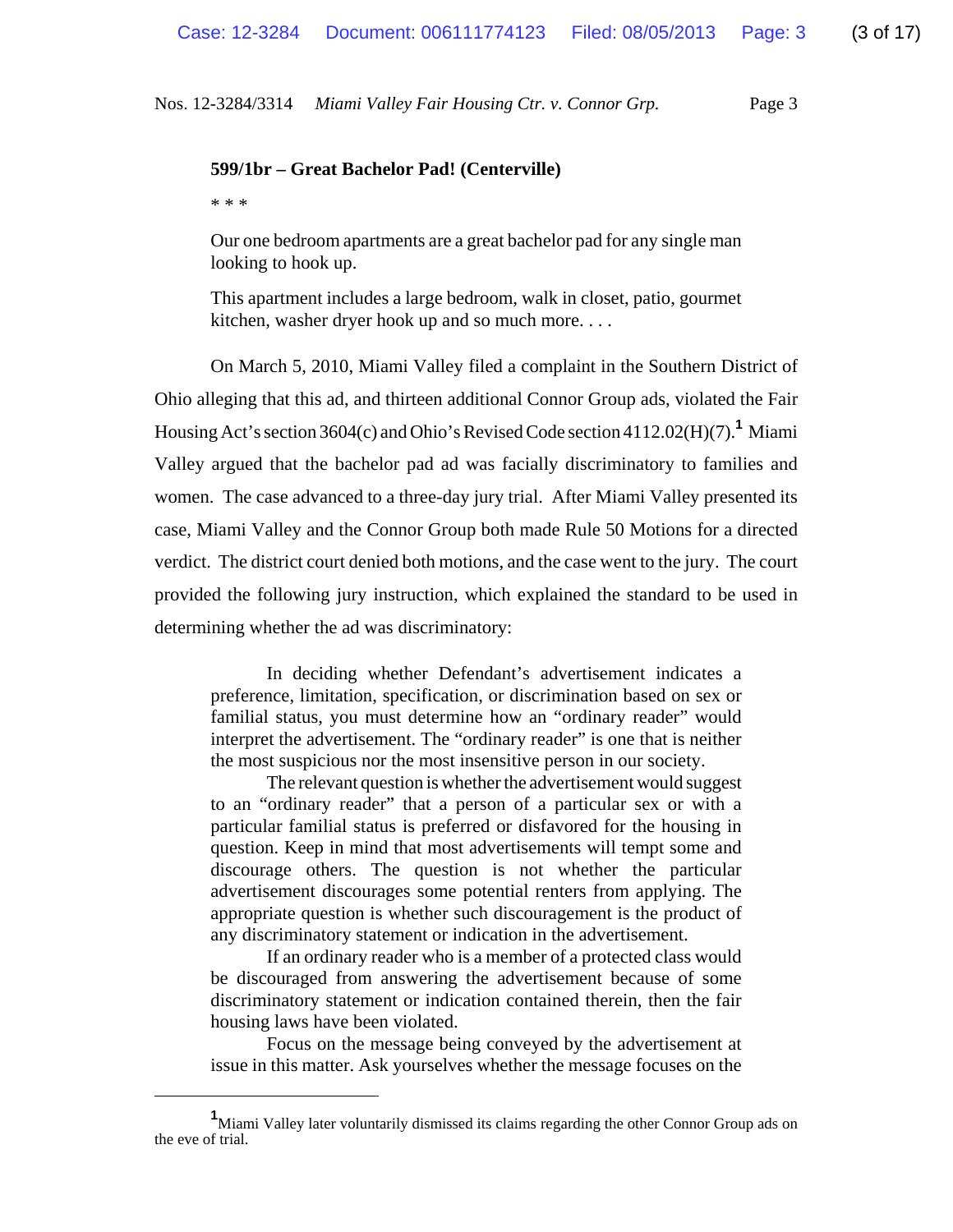suitability of the property to the renter, which is permissible, or whether it impermissibly focuses on the suitability of the renter to the owner.

The Connor Group emphasized these jury instructions during closing arguments by enlarging the jury-instruction language as an exhibit. The Connor Group went on to make the following argument:

Suitability. Ideal is a form of suitability. Shoes might be suitable for you or they may be ideal for you. It's quality. Okay? In this ad what relates to suitability? It's the ideal. Right? It's ideal. Okay. So it's ideal. Is it an ideal man or an ideal apartment? So it focuses on the suitability of the property. Up there, suitability of the apartment, an ideal apartment for the renter which in this case is a single man. So the ad focuses upon the suitability of the apartment or the property for the renter who is a single man. The judge is going to instruct you which is permissible. Which is permissible. . . . Does it say: I prefer a single man. We want a single man? Obviously not. There's no preference here. It just says it's ideal. It's focusing upon the suitability of the property for somebody.

The jury deliberated for two hours and ultimately found in favor of the Connor Group.

Miami Valley renewed its motion for judgment as a matter of law under Rule 50 and further moved for a judgment notwithstanding the verdict or for a new trial under Rule 59(e) because of alleged deficiencies in the jury instructions. The Connor Group filed a bill of costs and motion for attorney's fees. The district court denied both parties' motions. Responding to Miami Valley's Rule 50 motion, the district court held that the Connor Group ad was not facially discriminatory and thus that a directed verdict was not warranted. In holding that the ad was not facially discriminatory, the district court relied on a Wisconsin Court of Appeals case from 1992, *Metropolitan Milwaukee Fair Housing Council v. Labor and Industry Review Commission,* 496 N.W.2d 159, 162 (Wis. Ct. App. 1992). The district court further held that the jury instructions were not deficient as a whole and also denied the Connor Group's motion for attorney's fees. Both parties appealed.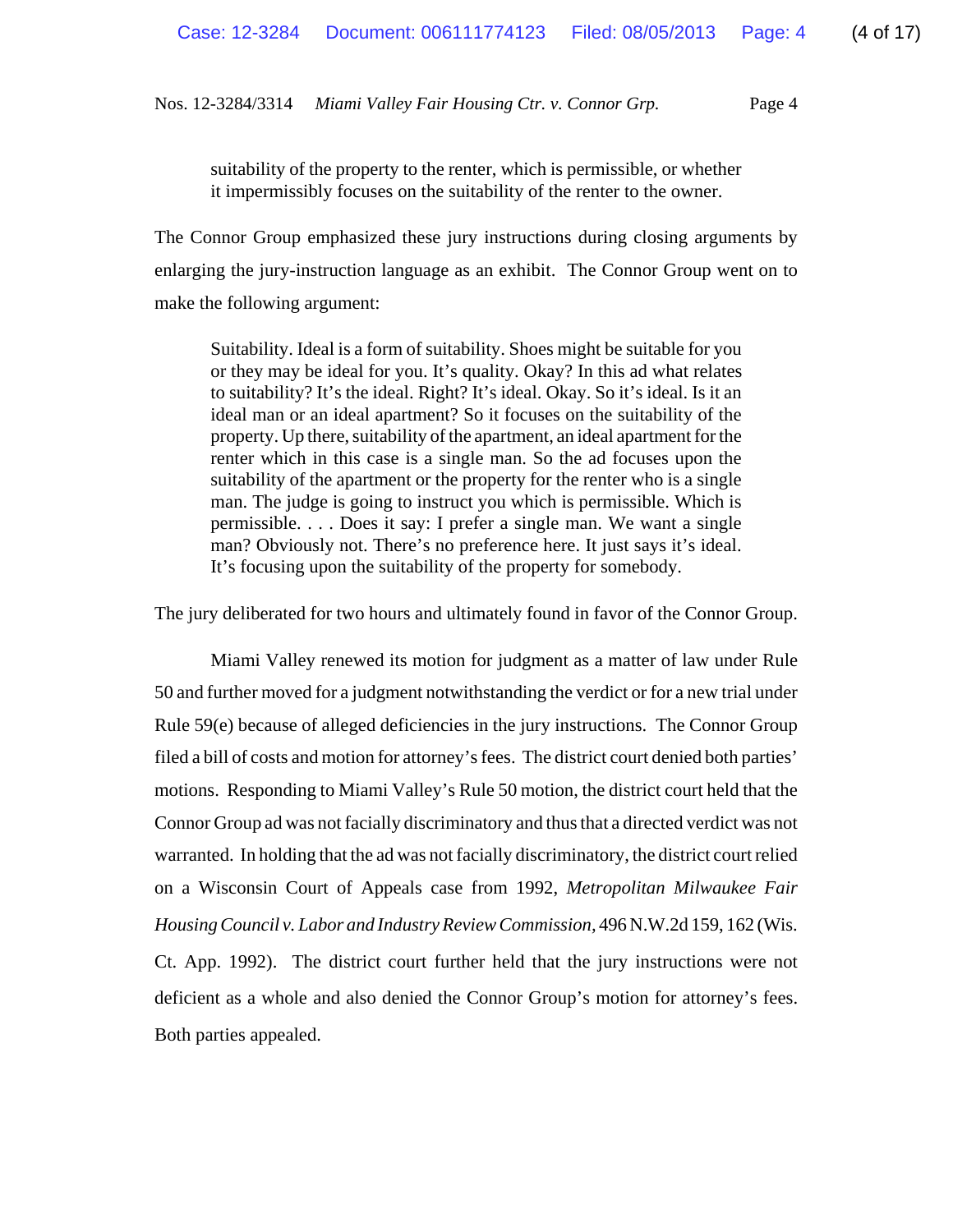#### II.

"We have an independent obligation to ensure jurisdiction over a case," *In re Cannon*, 277 F.3d 838, 852 (6th Cir. 2002), and so, before we consider the parties' arguments, we consider whether Miami Valley, a fair housing organization, has standing to sue.

Standing under the private-right-of-action provision of the FHA "extend[s] to the full limits of Article III." *Havens Realty Corp. v. Coleman*, 455 U.S. 363, 372 (1982). To prove Article III standing, Miami Valley must allege: (1) an injury in fact; (2) a causal connection between the injury and the challenged conduct that is fairly traceable to the defendant's actions; and (3) that the requested relief will redress the injury. *Lujan v. Defenders of Wildlife*, 504 U.S. 555, 560–61 (1992).

Miami Valley's mission is to "promote fair housing and eliminate housing discrimination," and it alleges that it "had to divert its resources, its staff time and energy to identify the ad and then to bring the ad to the attention of the appropriate authorities," thereby suffering a harm of \$5,292.15 in costs. The Supreme Court and this Circuit have found that a drain on an organization's resources, as alleged by Miami Valley, constitutes a concrete and demonstrable injury for standing purposes. *Havens*, 455 U.S. at 379; *Hous. Opportunities Made Equal, Inc. v. Cincinnati Enquirer, Inc., a Div. of Gannett Co., Inc.*, 943 F.2d 644, 646 (6th Cir. 1991) (holding that HOME had alleged a concrete injury because it had to "devote resources to investigate and negate the impact of [advertisements]" allegedly violating the FHA); *accord Spann v. Colonial Vill., Inc.*, 899 F.2d 24, 27–29 (D.C. Cir. 1990) (holding plaintiffs had standing because their alleged injury, the depletion of resources which were diverted to enforcement actions surrounding the advertisements, was concrete and fairly traceable). This injury is fairly traceable to the Connor Group advertisements, which are at issue in this case, and Miami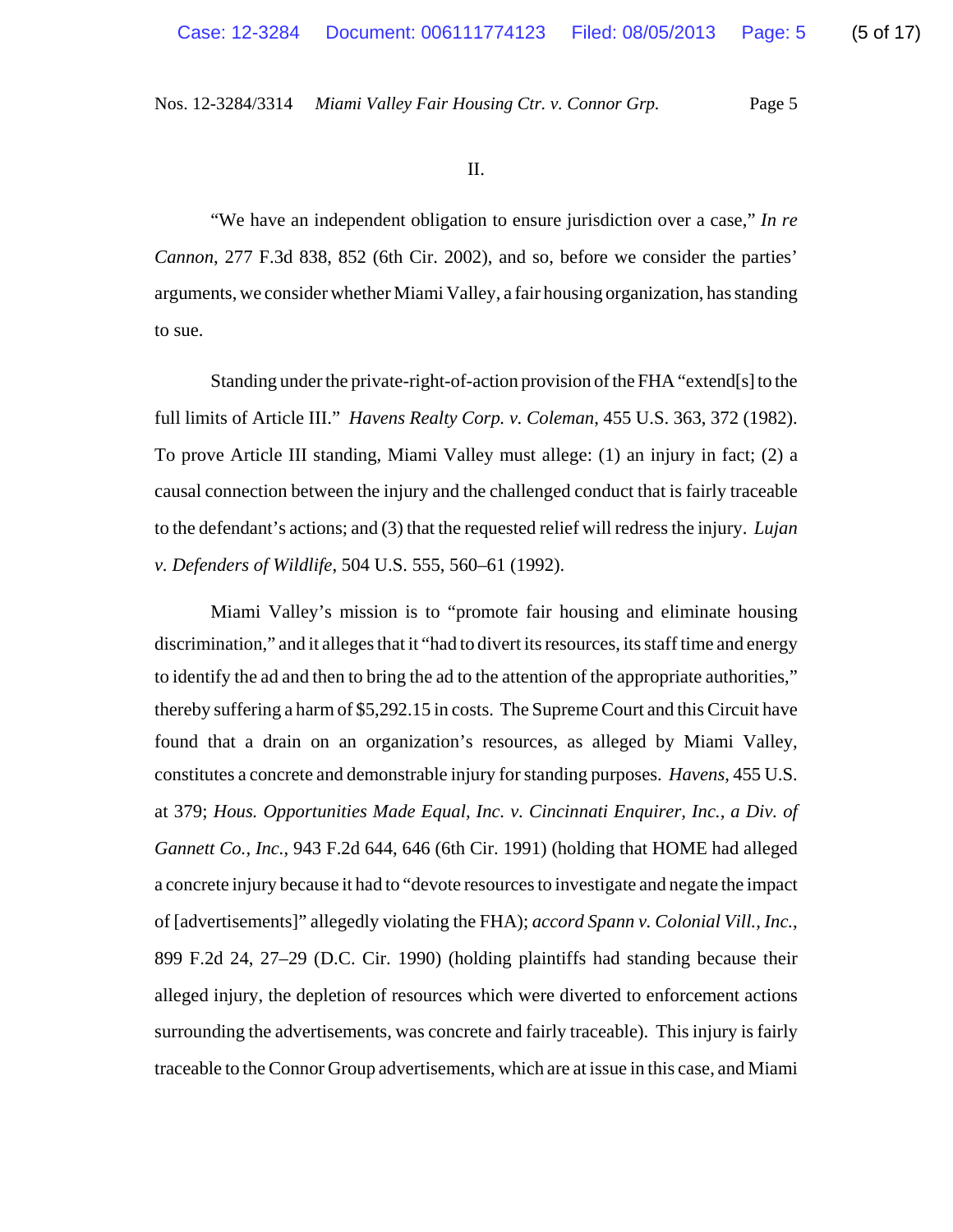Valley's requested relief will redress its injury. Therefore, we find that Miami Valley has standing to bring this suit.

III.

We review de novo a district court's denial of a renewed motion for judgment as a matter of law under Rule 50(b). *Loesel v. City of Frankenmuth*, 692 F.3d 452, 461 (6th Cir. 2012) (citing *Radvansky v. City of Olmsted Falls*, 496 F.3d 609, 614 (6th Cir. 2007)). "The motion may be granted only if in viewing the evidence in the light most favorable to the non-moving party, there is no genuine issue of material fact for the jury, and reasonable minds could come to but one conclusion, in favor of the moving party." *Id.* (internal quotation marks omitted).

Section 3604(c) of the Fair Housing Act, 42 U.S.C.A. § 3604 (West 2013), makes it unlawful

[t]o make, print, or publish, or cause to be made, printed, or published any notice, statement, or advertisement, with respect to the sale or rental of a dwelling that indicates any preference, limitation, or discrimination based on race, color, religion, sex, handicap, familial status, or national origin, or an intention to make any such preference, limitation or discrimination.

The Fair Housing Act's language is purposely broad and "the statute and regulations create no fixed and immutable rules to determine whether an advertisement is discriminatory." *Hous. Opportunities Made Equal, Inc.*, 943 F.2d at 647. Subjective intent to discriminate is not required to establish a violation of section 3604. This Court, in *Housing Opportunities Made Equal*, adopted the Second Circuit's "ordinary reader" standard first discussed in *Ragin v. New York Times Company*, 923 F.2d 995, 999 (2d Cir. 1991) [hereinafter *Ragin I*]. *Id.* (citing *Ragin I*, 923 F.2d at 999). Under this standard, an ad violates the statute if it suggests to an ordinary reader that a particular group is "preferred or dispreferred" for housing because of a prohibited factor listed in the statute. *Ragin I*, 923 F.2d at 999. We must consider how "an ordinary reader" or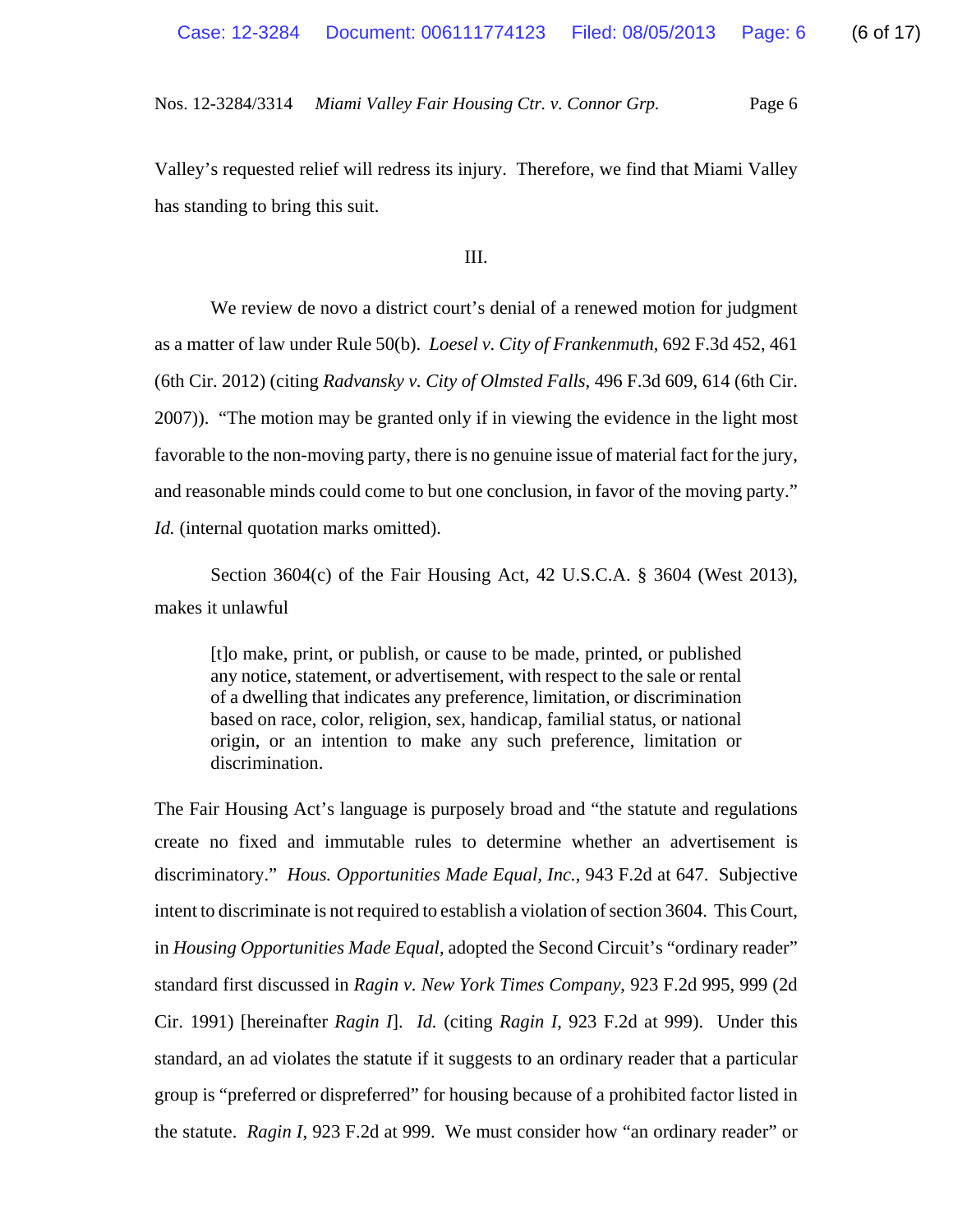"reasonable reader" would read the advertisement and the ordinary reader is "'neither the most suspicious nor the most insensitive of our citizenry.'" *Jancik v. Dep't of Hous. & Urban Dev.*, 44 F.3d 553, 556 n.4 (7th Cir. 1995) (quoting *Ragin I*, 923 F.2d at 1002); *Hous. Opportunities Made Equal, Inc.*, 943 F.2d at 646; *Spann*, 899 F.2d at 29. The "reader does not apply a mechanical test . . . ." *Ragin I*, 923 F.2d at 1002.

Before continuing with our analysis, we feel it imperative to clarify that we do not believe that this ordinary-reader standard requires an advertisement to "discourage" an ordinary reader of a particular protected class. Panels from both the Second Circuit and the Seventh Circuit have interpreted the Fair Housing Act's use of the word "preference" to be synonymous with "discourage." *Ragin I*, 923 F.2d at 999–1000 (noting that "we read the word 'preference' to describe any ad that would discourage an ordinary reader of a particular race from answering it"); *Jancik*, 44 F.3d at 556. But the *Ragin I* panel did not explain how it made the leap from the term "preference" to "discourage," a leap that has no textual support in the statute. *Ragin I*, 923 F.2d at 999–1000. Furthermore, the *Jancik* panel copied the *Ragin I* language verbatim, but provided no additional insight into the relationship between the terms "preference" and "discourage." *Jancik*, 44 F.3d at 556.

We believe that using "discourage" could create First Amendment concerns by creating an overly broad restriction on speech. For example, advertisements that do not indicate a preference and merely describe a property, such as "walk-up, no elevators" or "very small apartment," could potentially "discourage" an ordinary reader of a protected class from considering it. The Second Circuit itself avoided using its own "discourage" language in the second *Ragin* case, *Ragin v. Harry Macklowe Real Estate Co.*, 6 F.3d 898, 905 (2d Cir. 1993) [hereinafter *Ragin II*] (considering only whether a particular group was "preferred or dispreferred").Additionally, other than the Seventh Circuit, this Circuit and other circuits have declined to adopt the "discourage" language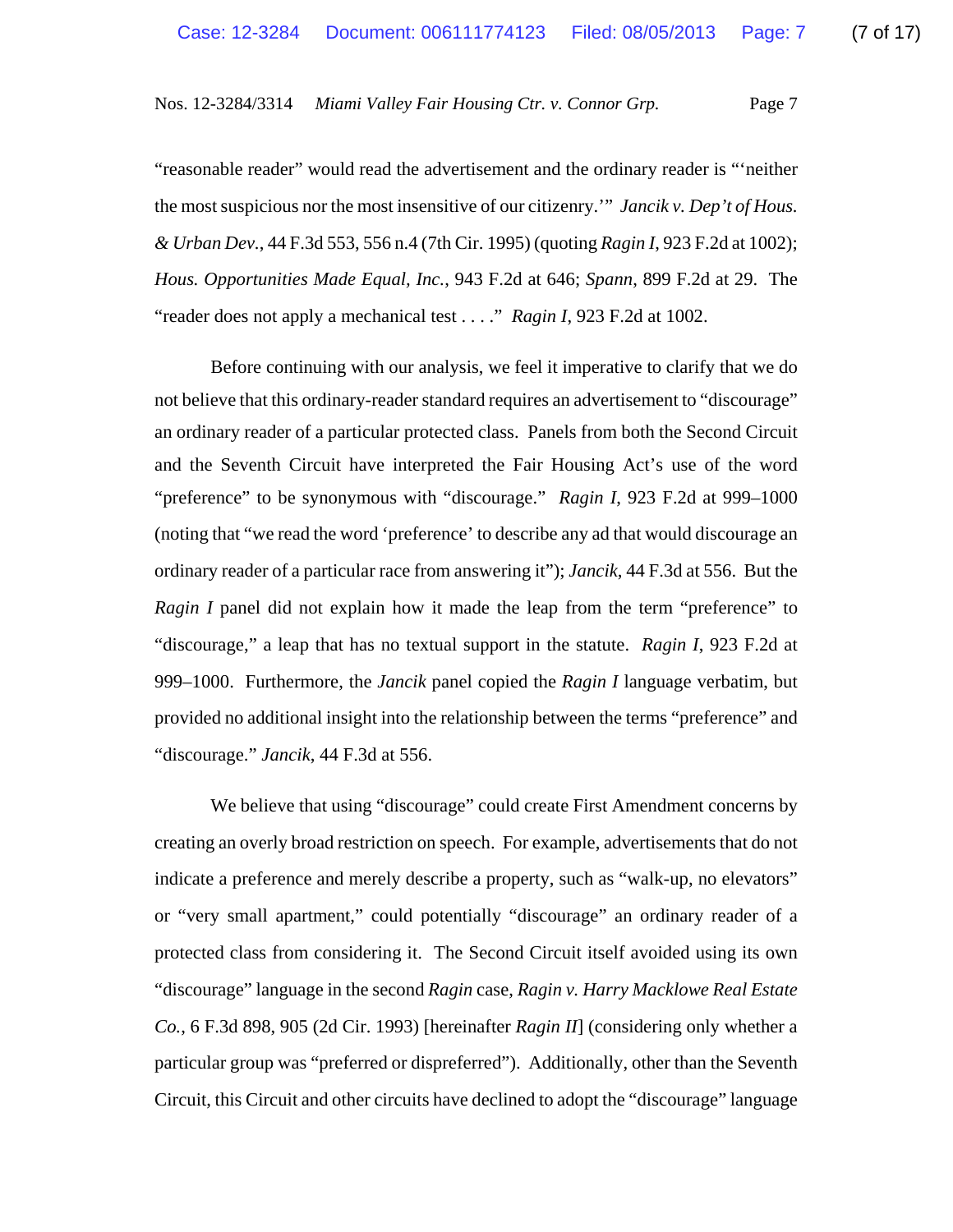and instead have stayed true to the statute's "preference" language. *E.g. United States v. Hunter*, 459 F.2d 205, 215 (4th Cir. 1972)*; Hous. Opportunities Made Equal, Inc.*, 942 F.2d at 646. We decline to incorporate the discourage language into our ordinary-reader analysis.

Thus, in assessing the motion for a directed verdict, we consider only whether an ordinary reader would find that the advertisement indicates a preference and not whether the ad would discourage the reader. We do not believe that the Connor Group advertisement violates the Fair Housing Act as a matter of law. To find that the advertisement violates the statute requires that we make inferences because the ad could be interpreted in multiple ways. For example, an ordinary reader could find that the ad, while badly worded, shows no indication that women or families would be unwelcome, but merely expresses an opinion about who would find the apartment appealing. In the alternative, an ordinary reader may find that the ad clearly suggests a preference for single men in the apartment complex. Such inferences are best left to the jury to consider. *See Anderson v. Liberty Lobby, Inc.*, 477 U.S. 242, 255 (1986) ("Credibility determinations, the weighing of the evidence and the drawing of legitimate inferences from the facts are jury functions."). Because reasonable minds could differ, we decline to hold that the ad violated section 3604(c) as a matter of law.

Miami Valley also alleges that the bachelor pad ad violates the Ohio housing statute, Ohio Revised Code section 4112.02(H)(7). The Ohio statute mirrors the Fair Housing Act, but differs in one respect: it forbids advertisements that express "any preference, limitation, *specification*, or discrimination." Ohio Rev. Code Ann. § 4112.02(H)(7) (West 2013) (emphasis added). There is some non-binding precedent in this Circuit and in the Ohio Courts of Appeals that indicates Ohio courts look to analogous federal statutes to determine if section 4112.02 has been violated. *Eva v. Midwest Nat'l Mortg. Bank, Inc*., 143 F. Supp. 2d 862, 890–91 (N.D. Ohio 2001) ("The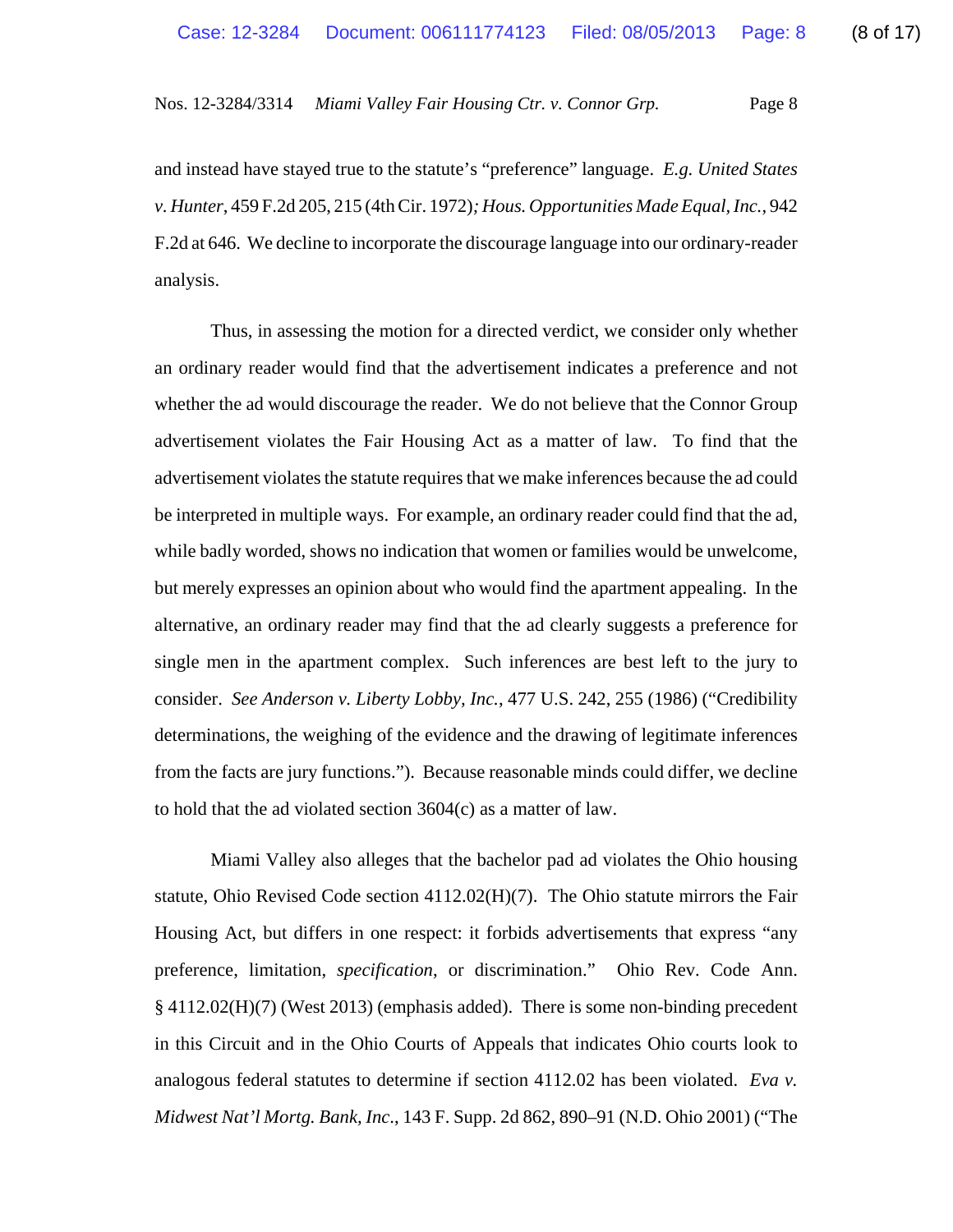Court notes, and the parties do not dispute, that both federal and state fair housing claims may be analyzed using federal case law. . . . Consequently, the Court may rely upon the federal case law under the FHA . . . as it relates to Plaintiffs' claims under Ohio's equivalent fair housing statute in § 4112"); *Ohio Civil Rights Comm'n v. Harlett*, 724 N.E.2d 1242, 1244–45 (Ohio Ct. App. 1999) ("When interpreting R.C. Chapter 4112, Ohio courts have looked to analogous federal statutes and case law for guidance."); *Hughes v. Miller*, 909 N.E.2d 642, 647 (Ohio Ct. App. 2009) (noting that "Ohio's anti-retaliation law[, Ohio Rev.Code § 4112.02(I),] has a broader scope than Title VII because it does not limit its coverage to people in an employer-employee situation . . . but the standard for proving retaliatory discrimination in the employment context is the same under Ohio law as it is under Title VII"); *Wooten v. Columbus, Div. of Water*, 632 N.E.2d 605, 610 (Ohio Ct. App. 1993) ("When interpreting R.C. Chapter 4112, it is not inappropriate to look to analogous federal statutes such as the Rehabilitation Act of 1973, Section 708 *et seq.,* Title 29, U.S.Code and the Americans with Disabilities Act of 1990, 104 Stat. 327, Section 12101, Title 42, U.S.Code, as amended, R.C. 4112.02 appearing to confer equal or greater rights on a handicapped employee.").

Here, the Ohio statute's addition of the word "specification" arguably broadens the scope of the statute beyond that covered by the Fair Housing Act. However, we believe that under an ordinary-reader standard, as it is applied to a Fair-Housing-Act analysis, an ordinary reader could find multiple ways to interpret the advertisement as it related to the Ohio statute's non-specification requirement. On the one hand, an ordinary reader could find the ad had a specification based upon familial status and sex when it "specified" a single man. Or, an ordinary reader could find that while the ad discusses a single man, it does not specify who can actually live in the apartment. For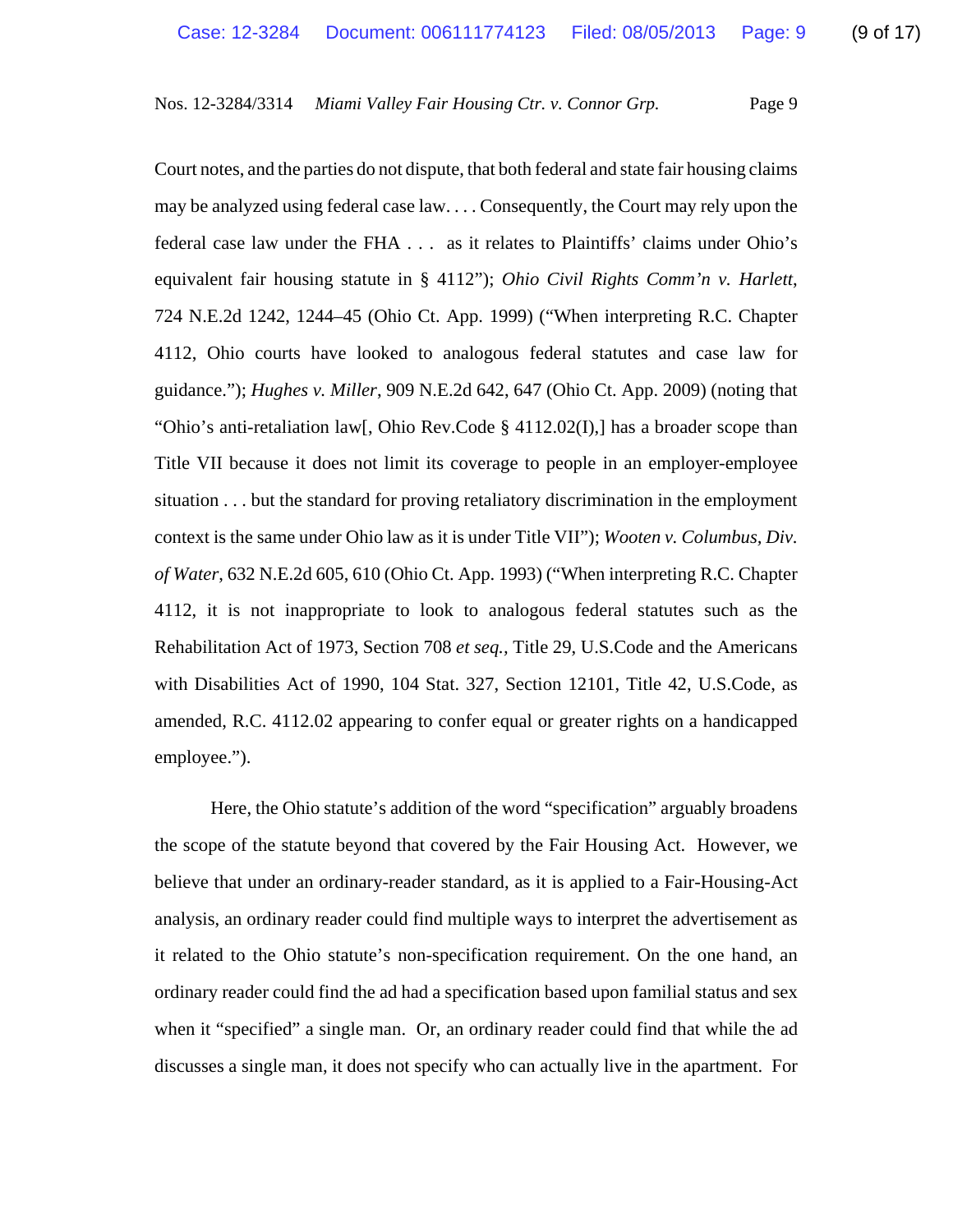these reasons, we also decline to find that the ad violated the Ohio housing statute, and we affirm the denial of the motion for a directed verdict.

### IV.

We next consider whether the jury instructions warrant reversal. "A party is not entitled to a new trial based upon alleged deficiencies in the jury instructions unless the instructions, taken as a whole, are misleading or give an inadequate understanding of the law." *Jones v. Federated Fin. Reserve Corp.*, 144 F.3d 961, 966 (6th Cir. 1998) (citation omitted). We cannot look at only certain parts of the instructions "in isolation; we must consider the charge as a whole." *United States v. Prince*, 214 F.3d 740, 760–61 (6th Cir. 2000).

Miami Valley argues that the district court implemented the wrong legal standard when instructing the jury about the "ordinary reader" standard from *Metropolitan Milwaukee Fair Housing Council v. Labor and Industry Review Commission*, 496 N.W.2d 159, 162 (Wis. Ct. App. 1992).

As discussed in section III, *supra*, the proper standard for considering a violation of the Fair Housing Act is an ordinary-reader standard. The jury instructions referred to the ordinary-reader standard, but supplemented that standard with language gleaned from *Metropolitan Milwaukee*. In that case, the Wisconsin Court of Appeals considered whether an ad for a "COTTAGE, 2 bedrooms, ideal for couple. Not suitable for pets or children" violated the Wisconsin Open Housing Act, section 101.22, which prohibited an ad that "states or indicates any discrimination in connection with housing." *Metro. Milwaukee Fair Hous. Council,* 496 N.W.2d at 160; Wis. Stat. Ann. § 101.22(2) (1989–1990). The Wisconsin Court of Appeals adopted the Second Circuit ordinaryreader standard set out in *Ragin I* and further held that "the correct inquiry is whether such dissuasion is the product of any discriminatory statement or indication in the advertisement." *Id*. at 204–205. The court said that "the focus of the message is the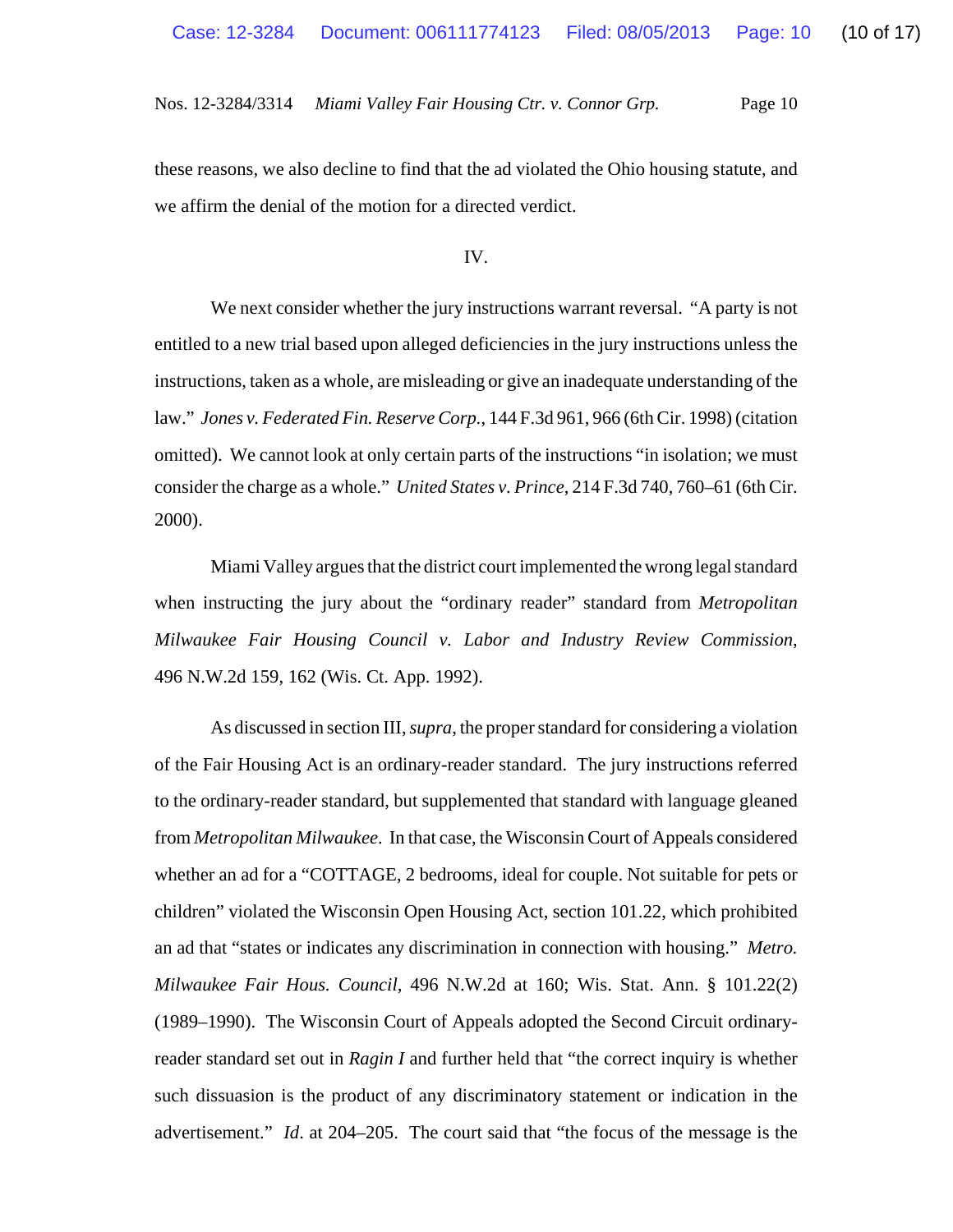suitability of the property to the renter–not the acceptability of the renter to the owner." *Id.* at 205.

The district court borrowed directly from *Metropolitan Milwaukee* in its jury instructions. While the first paragraph of the instructions describes the *Ragin I* ordinaryreader standard, the next three paragraphs pull primarily from the language in *Metropolitan Milwaukee.* The court told the jury that "[t]he question is not whether the particular advertisement discourages some potential renters from applying. The appropriate question is whether such discouragement is the product of any discriminatory statement or indication in the advertisement." The district court further guided the jury by saying "[a]sk yourselves whether the message focuses on the suitability of the property to the renter, which is permissible, or whether it impermissibly focuses on the suitability of the renter to the owner."

The district court's reliance on *Metropolitan Milwaukee* was misplaced because *Metropolitan Milwaukee* does not represent the law of this Circuit, nor does it properly apply the ordinary-reader standard. To begin, not only is *Metropolitan Milwaukee* an opinion from a state appellate court in Wisconsin, but since its release in 1992, it has not been cited by any other court, including Wisconsin courts, as precedent. Furthermore, *Metropolitan Milwaukee* is not a case about the Fair Housing Act, but instead interprets Wisconsin's state housing statute. The Wisconsin Open Housing Act was a much narrower statute that prohibited only actual discrimination, unlike the Fair Housing Act, which broadly prohibits any "preference, limitation, or discrimination . . . . " Wis. Stat. Ann. § 101.22(1) (1989–1990); 42 U.S.C.A. § 3604 (West 2013).

In addition, while the Wisconsin court allegedly adopted the *Ragin I* ordinaryreader standard, instructing the jury that it is permissible for an ad to focus on the suitability of the property to the renter perverts the ordinary-reader standard. Under such a suitability analysis, many ads would be permissible that in fact violate the Fair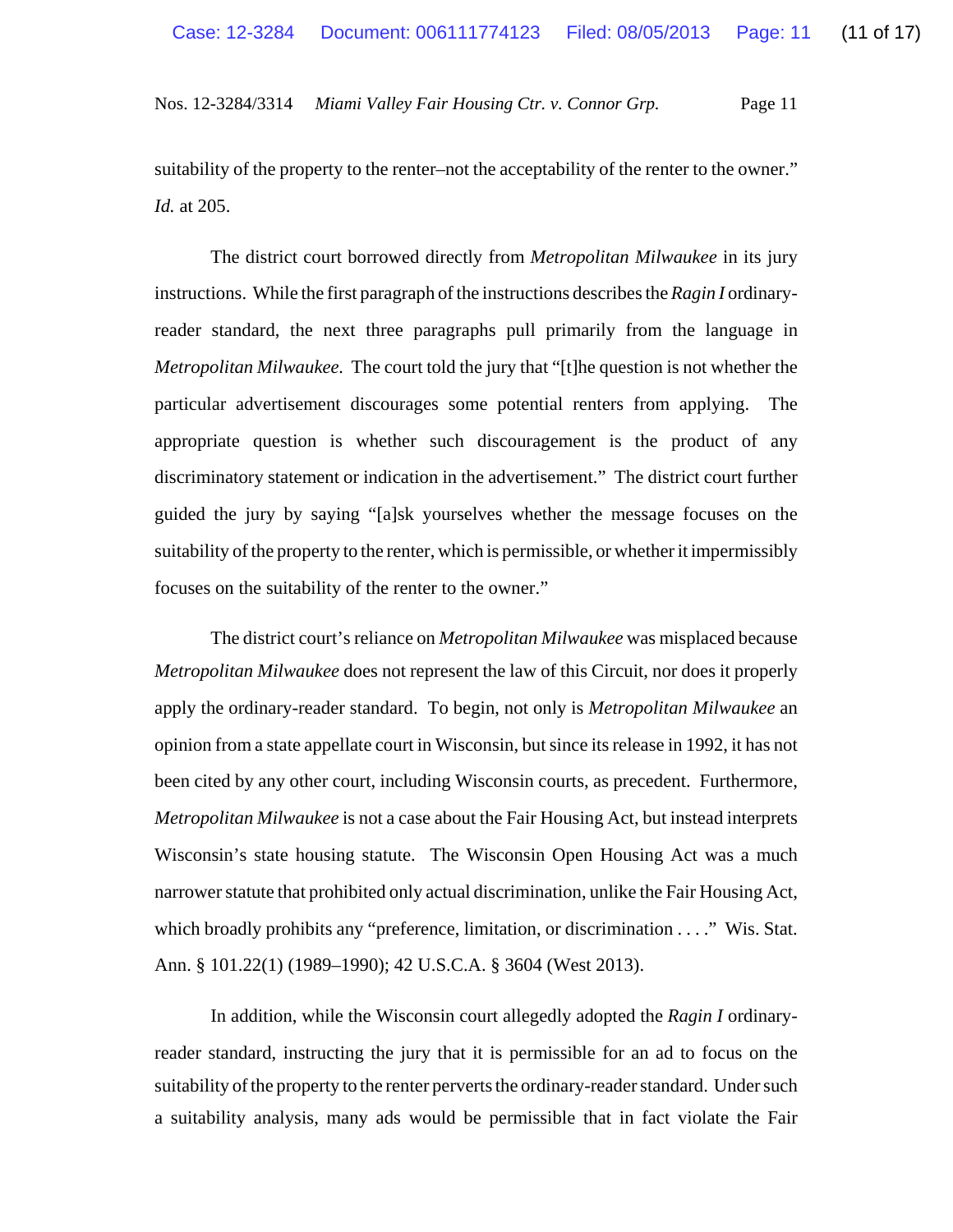Housing Act. Consider, for example, the following advertisements: "Great house for people who like only white neighbors;" "Great school district with all-white schools;" "Property not suitable for families." Each of these examples would satisfy the suitability standard as expressed in *Metropolitan Milwaukee* and this case's jury instruction because they focus only on the suitability of the property to the renter; however, they indicate an impermissible preference to an ordinary reader and violate the Fair Housing Act.

We hold that the legal standards expressed in the jury instructions were erroneous, but to reverse we must find the erroneous jury instructions to be "confusing, misleading, and prejudicial.'" *Bridgeport Music, Inc. v. UMG Recordings, Inc.*, 585 F.3d 267, 273–274 (6th Cir. 2009). As discussed above, the district court's instruction told the jury to "[a]sk yourselves whether the message focuses on the suitability of the property to the renter, which is permissible, or whether it impermissibly focuses on the suitability of the renter to the owner." We believe that a jury, applying the instructions, would have no option but to find for the Connor Group because the advertisement's description of "a great bachelor pad for any single man looking to hook up" clearly focuses only on the suitability of the apartment to the renter, a single man. In fact, we believe that under the suitability standard as articulated in the instructions, this advertisement would be so clearly permissible that it could have been decided as a matter of law.

Furthermore, Connor Group emphasized the suitability part of the instructions in its closing arguments by using a demonstrative exhibit, thereby further magnifying an erroneous standard. We hold that the jury instructions were erroneous and prejudicial enough to warrant reversal.

### V.

Connor Group argues that the district court erred in overruling Connor's motion for attorney's fees without providing for a hearing. We review a district court's decision on a motion for attorney's fees under an abuse-of-discretion standard. *Garner v.*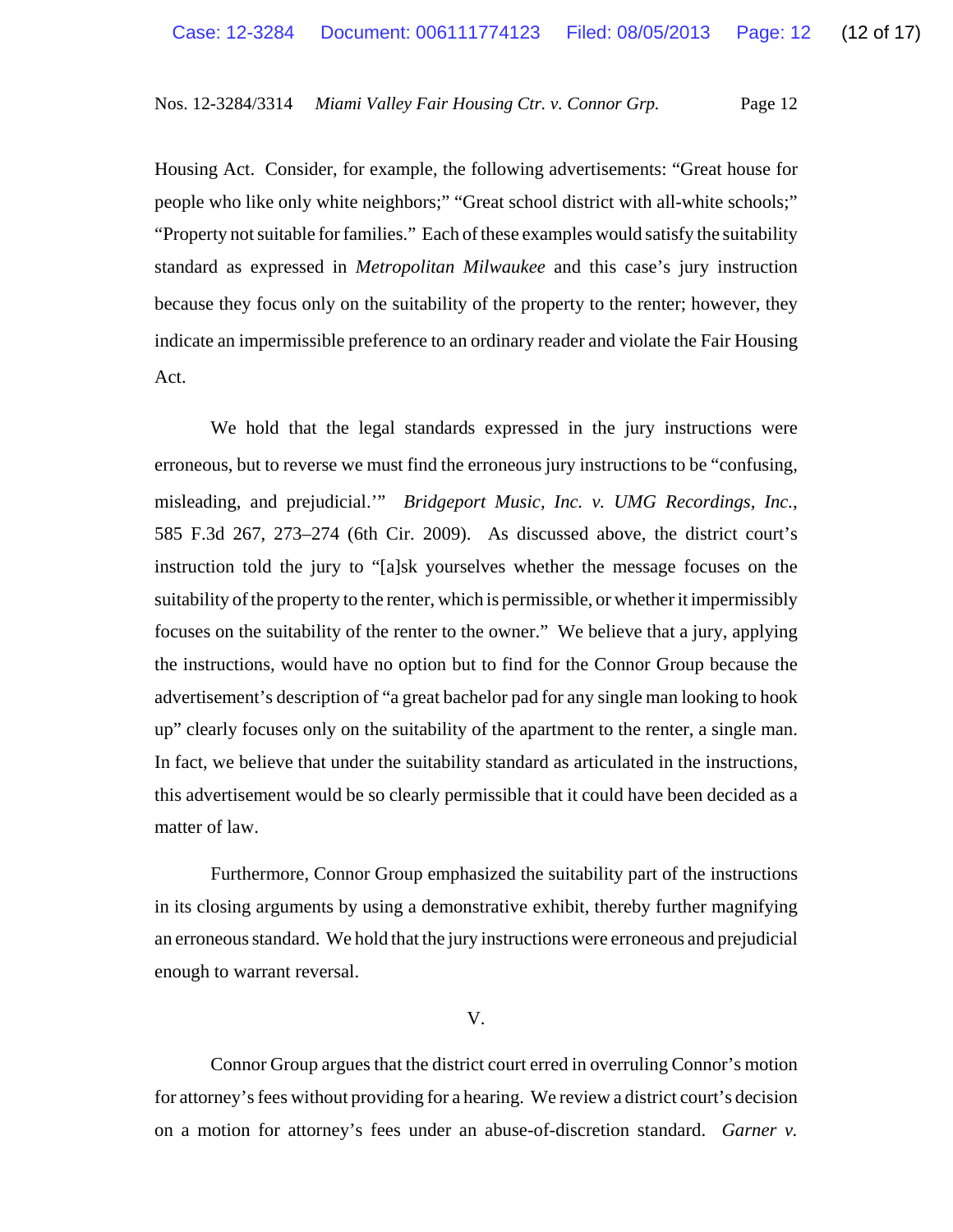*Cuyahoga Cnty. Juvenile Court,* 554 F.3d 624, 634 (6th Cir. 2009). For a defendant to prevail on a motion for attorney's fees, the district court must find that "'the plaintiff's action was frivolous, unreasonable, or without foundation, even though not brought in subjective bad faith.'" *Wolfe v. Perry*, 412 F.3d 707, 720 (6th Cir. 2005) (quoting *Wayne v. Vill. of Sebring*, 36 F.3d 517, 530 (6th Cir. 1994)). The standard is particularly high for civil rights actions, *LeBlanc-Sternberg v. Fletcher*, 143 F.3d 765, 770 (2d Cir. 1998), because "'[a]n award of attorney's fees against a losing plaintiff in a civil rights action is an extreme sanction,'" and it "'must be limited to truly egregious cases of misconduct.'" *Lowery v. Jefferson Cnty. Bd. of Educ.*, 586 F.3d 427, 438 (6th Cir. 2009) (quoting *Jones v. Continental Corp.*, 789 F.2d 1225, 1232 (6th Cir. 1986)).

An "award to prevailing defendants will depend on the factual circumstances of each case." *Brooks v. Ctr. Park Assocs.*, 33 F.3d 585, 587 (6th Cir. 1994) (quoting *Smith v. Smythe-Cramer Co.*, 754 F.2d 180, 183 (6th Cir. 1985)). It is important to consider the evidence that the plaintiffs had going into trial, and what happened during litigation, including whether the plaintiff's case survived a motion for a directed verdict. *Id.*; *Lowery*, 586 F.3d at 438.

Here, the district court did not abuse its discretion in denying Connor Group's motion for attorney's fees. Miami Valley's case survived a motion for a directed verdict after it had presented its case at trial. Furthermore, before filing a complaint, Miami Valley brought an administrative complaint to the Ohio Civil Rights Commission, which investigated and found the ad had probably violated the law. Miami Valley did not bring a frivolous or unreasonable claim, so we affirm the district court's ruling on this issue.

### VI.

For the foregoing reasons, we **AFFIRM** the district court's denial of Miami Valley's Rule 50 motion for a directed verdict as well as the denial of the Connor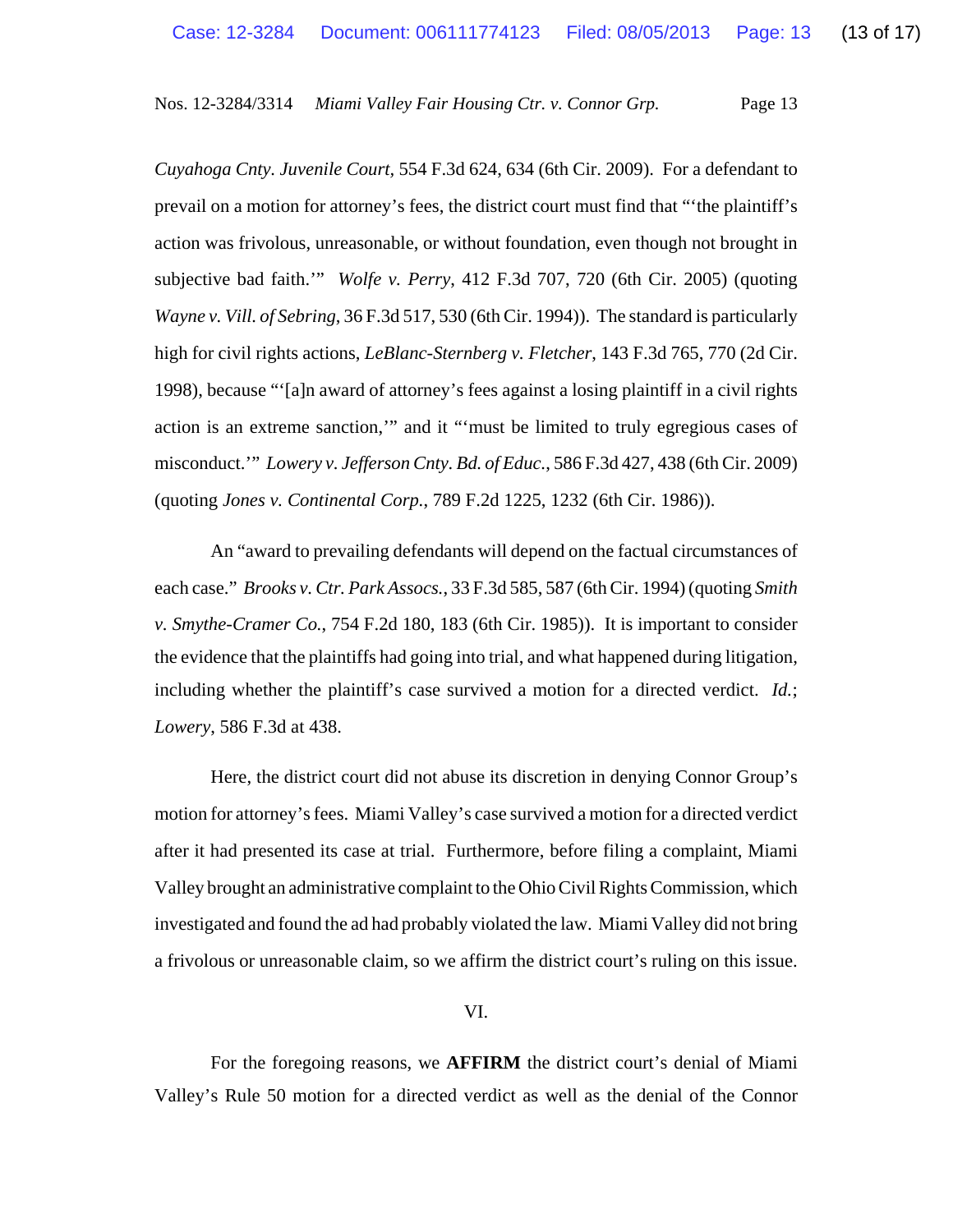Group's motion for attorney's fees, but **REVERSE** the district court's denial of Miami Valley's Rule 59 motion for a new trial and **REMAND** for further proceedings.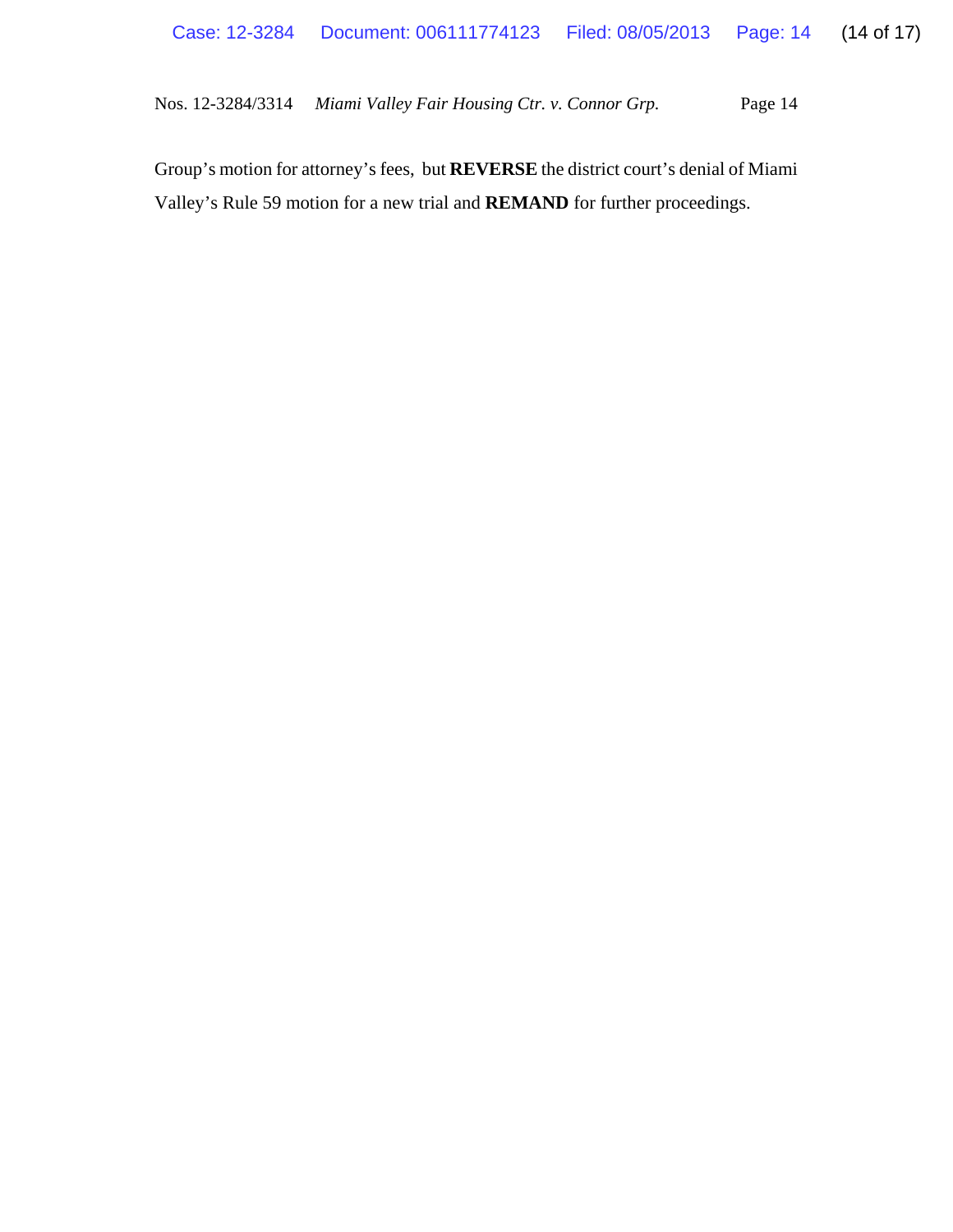# UNITED STATES COURT OF APPEALS FOR THE SIXTH CIRCUIT

No. 12-3284

MIAMI VALLEY FAIR HOUSING CENTER, INC., Plaintiff - Appellant/Cross - Appellee,

v.

THE CONNOR GROUP,

Defendant - Appellee/Cross - Appellant.

Before: MARTIN and GILMAN, Circuit Judges; FOWLKES, District Judge.

# **JUDGMENT**

On Appeal from the United States District Court for the Southern District of Ohio at Dayton.

THIS CAUSE was heard on the record from the district court and was argued by counsel.

IN CONSIDERATION WHEREOF, it is ORDERED that the denials of the Miami Valley Fair Housing Center's Rule 50 motion for a directed verdict and The Connor Group's motion for attorney's fees are AFFIRMED. IT IS FURTHER ORDERED that the denial of Miami Valley's Rule 59 motion for a new trial is REVERSED, and the case is REMANDED for further proceedings consistent with the opinion of this court.

**ENTERED BY ORDER OF THE COURT**

Which A Show

Deborah S. Hunt, Clerk

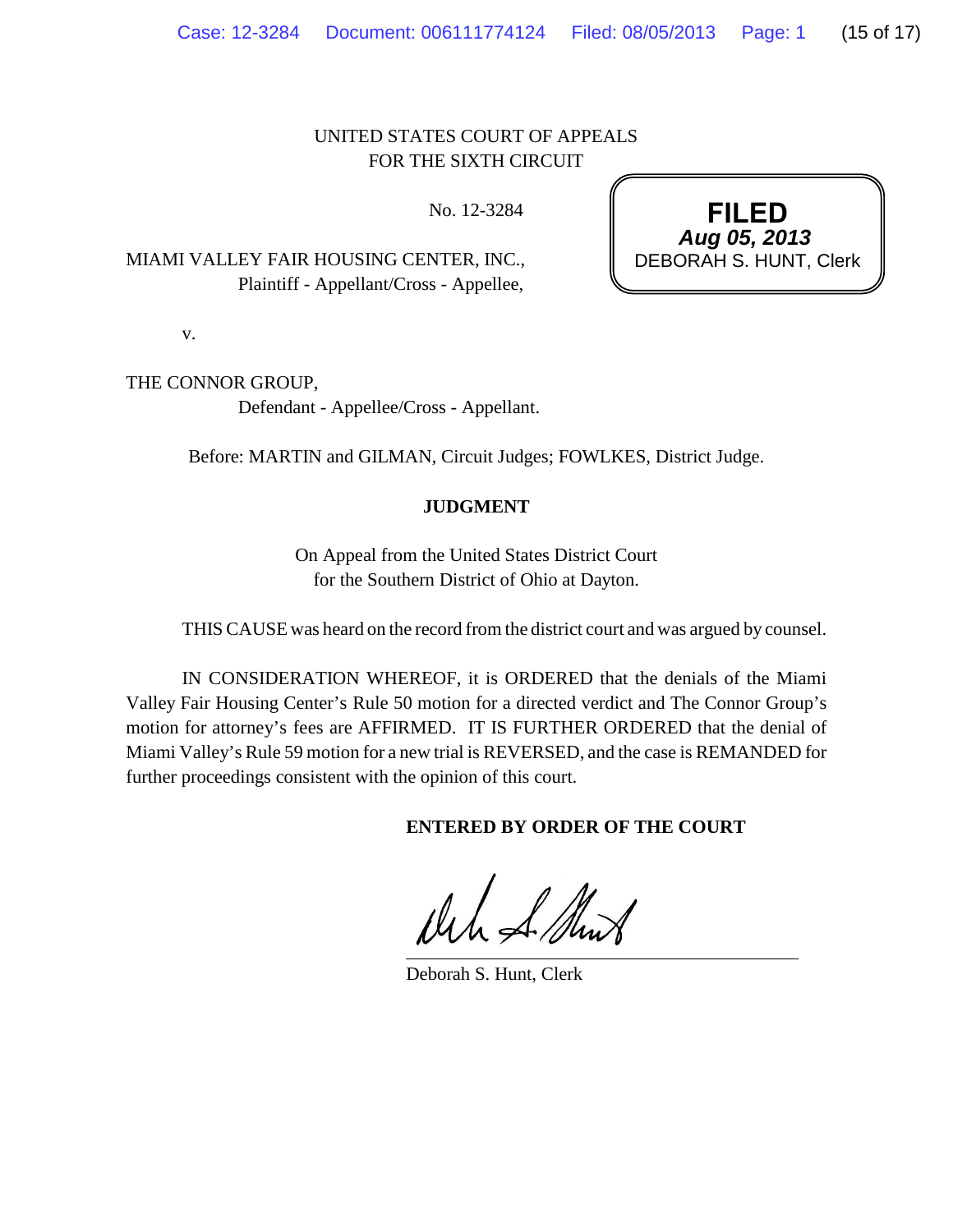#### **UNITED STATES COURT OF APPEALS** FOR THE SIXTH CIRCUIT

Deborah S. Hunt Clerk

100 EAST FIFTH STREET, ROOM 540 POTTER STEWART U.S. COURTHOUSE CINCINNATI, OHIO 45202-3988

Tel. (513) 564-7000 www.ca6.uscourts.gov

Filed: August 05, 2013

Ms. Diane E. Citrino Mr. Brian David Heskamp Thacker Martinsek 1375 E. Ninth Street Suite 2330 Cleveland, OH 44114

Mr. Stephen M. Dane Relman and Dane 1225 Nineteenth Street, N.W. Suite 600 Washington, DC 20036

Mr. Dennis J. Dimsey Ms. Teresa Kwong U.S. Department of Justice Civil Rights Division, Appellate Section P.O. Box 14403 3710 Washington, DC 20044

Ms. Amy C. Mitchell Mr. David M. Rickert Mr. Stephen A. Watring Dunlevey, Mahan & Furry 110 N. Main Street Suite 1000 Dayton, OH 45402-1738

Ms. Rachel Kimberly Robinson Law Office 57 Jefferson Avenue Suite G 100 Columbus, OH 43215